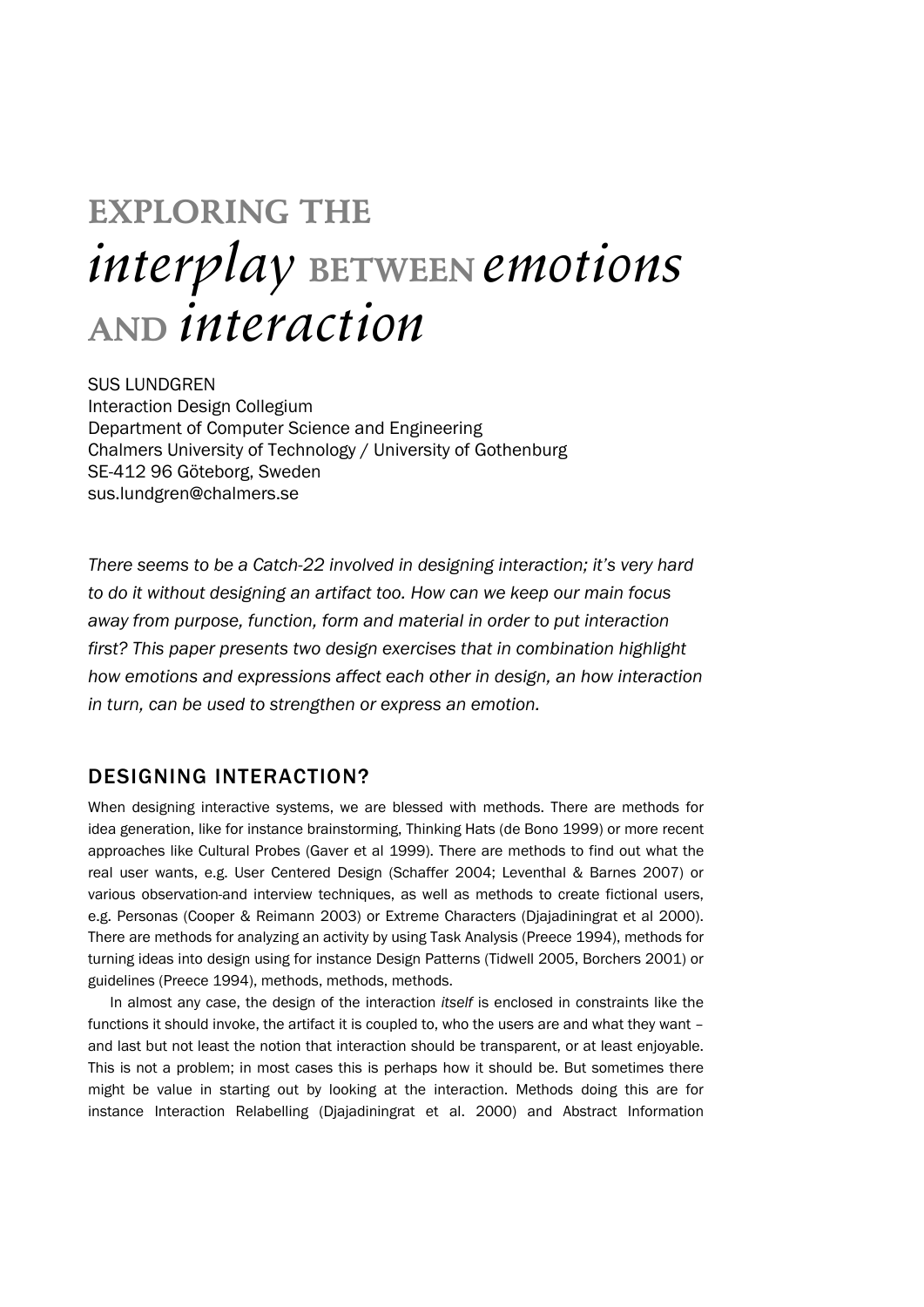Appliances (Hallnäs and Redström 2002). Is there no need for such methods, or is it just that we are so used to putting the design of the interaction per se in third or fifth or twentieth place? What would happen if we started out by designing the interaction first, for once? And, consequently, how can we avoid putting our main focus on the object that is being designed?

# THE INTERPLAY BETWEEN INTERACTION, EXPRESSION AND EMOTION

Even if we do not always consider it, there are strong connections between interaction and emotion, sometimes via *expressions*. An object's expressions define how it presents itself to the user. Typical expressions are visual expressions (e.g. form, color, patterns) tactile expressions (e.g. material, surface, weight, "feel"), expressions of sound and taste and expressions of behavior (e.g. actions, responses, movements). They can affect the user's emotions and thereby their attitude towards an object; product designers have been utilizing this for years. Users' emotions may in turn affect how they interact with it, the most prominent example being a child treating a cute plush dog as a beloved family member – or an anxious patient waiting for a liver transplant nursing her cell phone like a baby; is it in sight, is it on, is it charged? Sometimes expressions affect interaction directly, without detouring emotions, e.g. the big red fire-alarm button covered by a lid of transparent and breakable plastics, or the affording door handle (c.f. Norman 1990 on handles and affordances). Interactions can affect expressions too, e.g. when pressing a link and thus jumping to the next web page. But can they affect emotions? Yes – if we smile we feel happier (Strack et al 1988). How could this be used in design, and can un-usual manners of interaction evoke certain emotions?

## MISSION STATEMENT: EXPLORE, EXAMINE, EXCITE

I set out to see firstly, how we can design more or less unusual interaction in such a way that it affects emotion and, secondly how we can design *interaction per se*, focusing on how to express an emotion via the interaction itself. My means of doing this was to design two exercises focusing on the interplay between emotions, expressions and interaction. These exercises were run in a course called "Aesthetics of Interaction"; a small course with ten students of which all but one already had studied interaction design for a full year or more; three of the students had a background in studying industrial design.

 Thus, this is a kind of action research project within an education context (cf. Bassey 1998, Carr and Kemmis 1986, Schön 1983 and many others). Data has been collected from course questionnaires, oral presentations, project reports, each student's own reflection on what he or she learned (as comments in e-mails), feedback sessions where student's commented each other's work and the teacher's (i.e. the author's observations whilst supervising. Arguably, none of these data sources guarantees reliability in itself (e.g. a student may well write a flattering comment about an exercise to please the teacher), but the findings I present here are supported by all or most of the data sources. Note also that at this stage it is not my intent to present any design method in particular, nor to draw any brilliant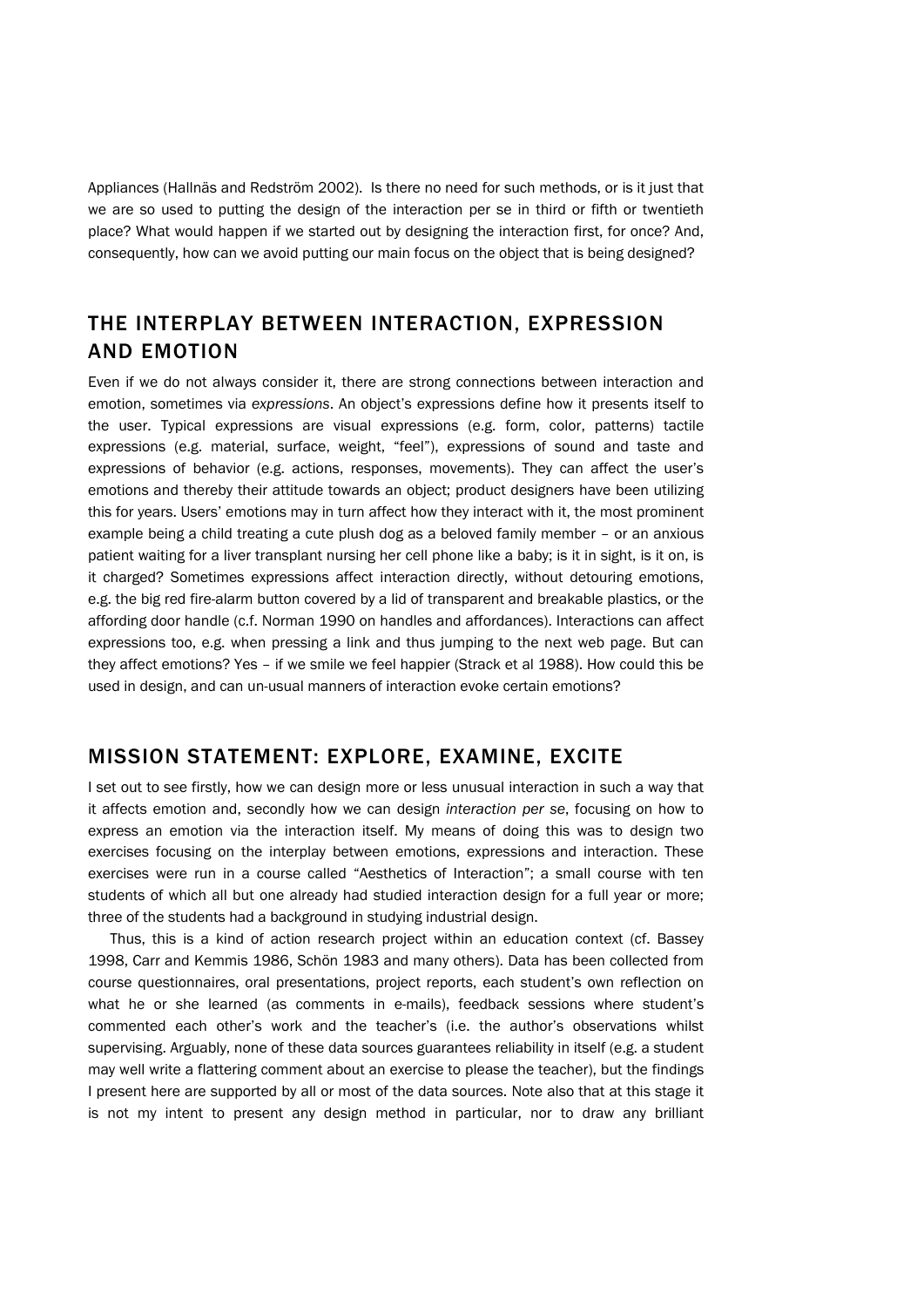conclusions, but rather to highlight these two approaches, especially the latter one, as being interesting and worthwhile to spend some time on. I encourage anyone to try them out, alone, in groups or in teaching.

# THE EXERCISES

Both of the exercises were carried out individually, and they were scheduled to take five hours, but they probably took longer for some students. Below, I will first describe the two exercises (for a more user-friendly version of the exercises download them from http://www.cs.chalmers.se/~lundsus/lundgren\_interaction\_emotion\_exercises.pdf), where after I report on the outcome and my observations. The order is intentional; I started with the easier task where unusual interaction in combination with material and form should create an emotion, and continued with the (much harder) task that explored how it is to design an interaction expressing an emotion. The exercises are described below, more or less in the way they were given to the students with few additional comments. For suggestions of improvements see the section "Reflections".

### DESIGNING EMOTIONS

This exercise aims to explore how an emotion can be created, utilizing aspects of form, material and interaction. In short, the task is to design a ticket vending machine which ether expresses or evokes angst.

The exercise starts with an inspiration phase where all participants make Chinese portraits of angst. A Chinese portrait consists of the answers to a number of questions phrased like "If angst was a *sound*, which one would it be?" Apart from sound, I also asked for *tool, color, activity, material* and *natural phenomenon*. The answers should not be thought-out, but spontaneous. Once the questions are answered, one tries to motivate the answers. (*"If angst*  was an everyday object I think it'd be a huge bill which I am unable to pay, because that *would mean that I would have to give up something important in order to save money"*). Then, a group of 2-4 participants compare and discuss their respective portraits.

After this inspiration phase, the individual work continues. Participants analyze the input from the inspirational phase and see how it can be used in a vending machine. Are most of them about evoking or expressing angst? Participants may choose whether they want to design a ticket vending machine that expresses angst, i.e. which seems to feel angst, or to instead design one which evoke angst, i.e. makes the user feel angst.

Whilst designing, participants are encouraged to focus on as many senses as possible, using the outcome of the associations made in the Chinese Portrait. Behavior, materials and form are of equal importance; it is important not to forget that certain means of interaction can generate angst per se. If needed, it is allowed to stretch the boundaries of what the ticket machine "is" to its environments, e.g. one may design a special booth or room for it.

Deliverables are detailed sketches describing or showing material, form and interaction, plus two scenarios of use and a design rationale.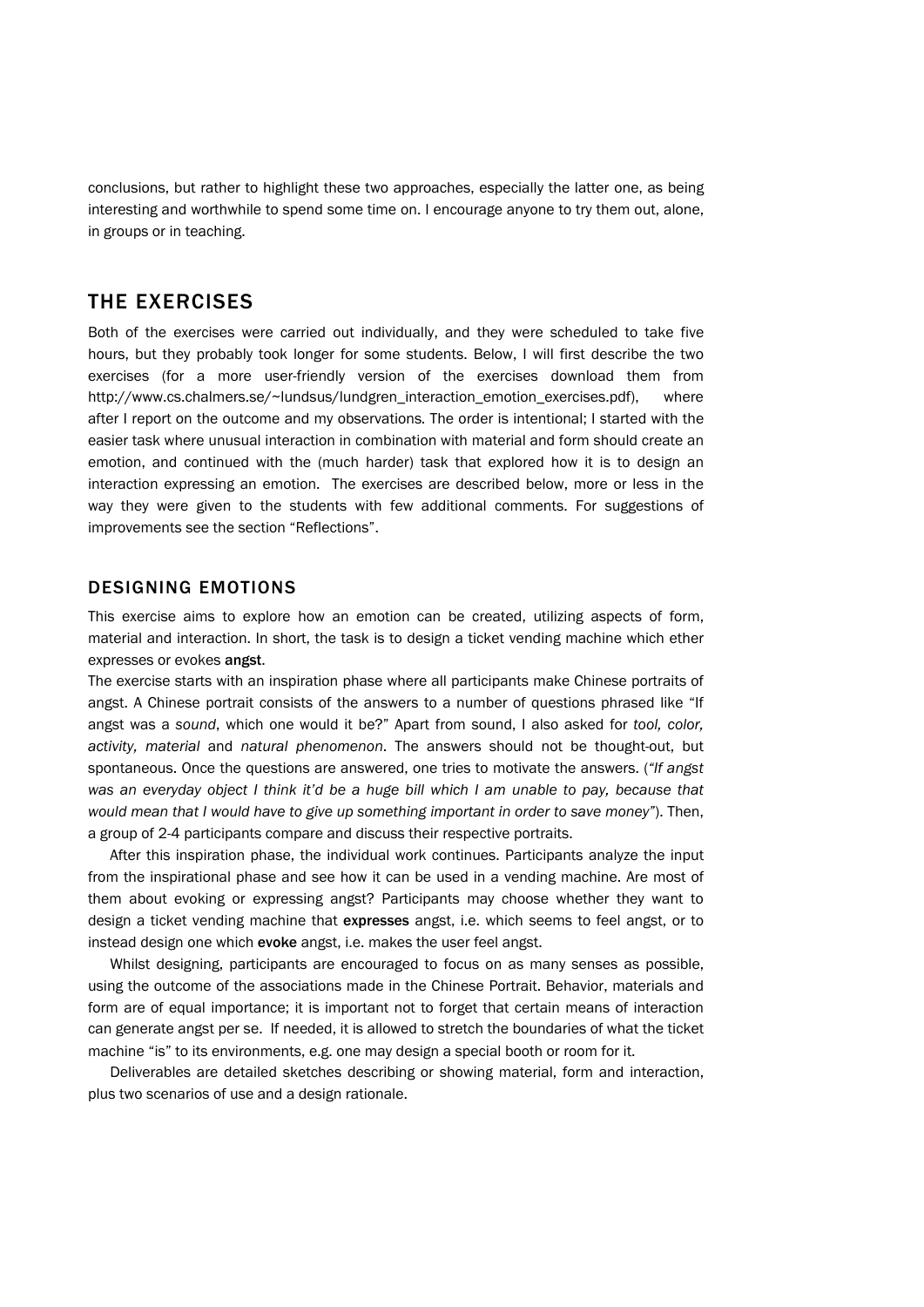## EXPRESSIONS OF INTERACTION

This exercise aims to explore the connections between the expressions of form and interaction, as well as to work with physical form. In short the task is to design a certain type of interaction, i.e. to start out with a wished interaction and hence design an object whose entire design is adapted to this type of interaction.

 At the beginning of the exercise each participant gets a word describing an emotion (e.g. angry, pitiful, happy, etc). Now the task is to create a simple thing (not using any electronics or computational technology) that makes people want to interact with it *in that way*. If the word is "aggressive" for instance, *the person interacting with the object should appear to be very aggressive.* Note that they don't necessarily have to *feel* that way! For instance beating a punching bag is an aggressive interaction but one mustn't necessary feel very aggressive when interacting with it. It's up to the designers to decide whether the object also has a function, or if its only function is to be interacted with in that certain way. The easiest way is in most cases to make a device that evokes the certain feeling and then design the interaction accordingly. But if one wants to challenge oneself, one should design an object that is neutral in its expressions but still invites to a certain type of interaction (again, the punching bag is the perfect example).

 First, participants need to figure out what signifies "their" type of interaction. For instance aggressive interaction is probably signified by hard grasps, harsh movements, a lot of force, etc. This analysis phase is the key of the project and should not be rushed through.

 When designing, any *physical* materials can be used for the object, or a prototype of it. If the prototype is not satisfying, it can be completed with elaborate sketches (including material descriptions and sound descriptions) plus samples of the materials you would like to use in your design, e.g. fabrics, plus a short description of how the object works.

Deliverables are the prototype plus eventual sketches and a design rationale.

## OUTCOMES AND OBSERVATIONS

When running these two exercises (out of ten) in my class "Aesthetics of Interaction" these two exercises were the two ones that both myself and the students considered to have learnt the most from. My judgment is based on observations, student's comments, the handed-in material and the discussions in design rationales, the student's judgment as expressed in the course evaluation.

## DESIGNING EMOTIONS

This task does not really have any built-in complexity; the issue is simply to skillfully combine form, material and interaction into something that expresses or evokes angst – and be creative in designing unusual manners of interaction! However, some of the students tended to focus on form and on material, leaving the interaction-part behind to take care of itself. This may be because some of them were not that used with working with physical material and form (as opposed to graphic design and form in the computational sense), and therefore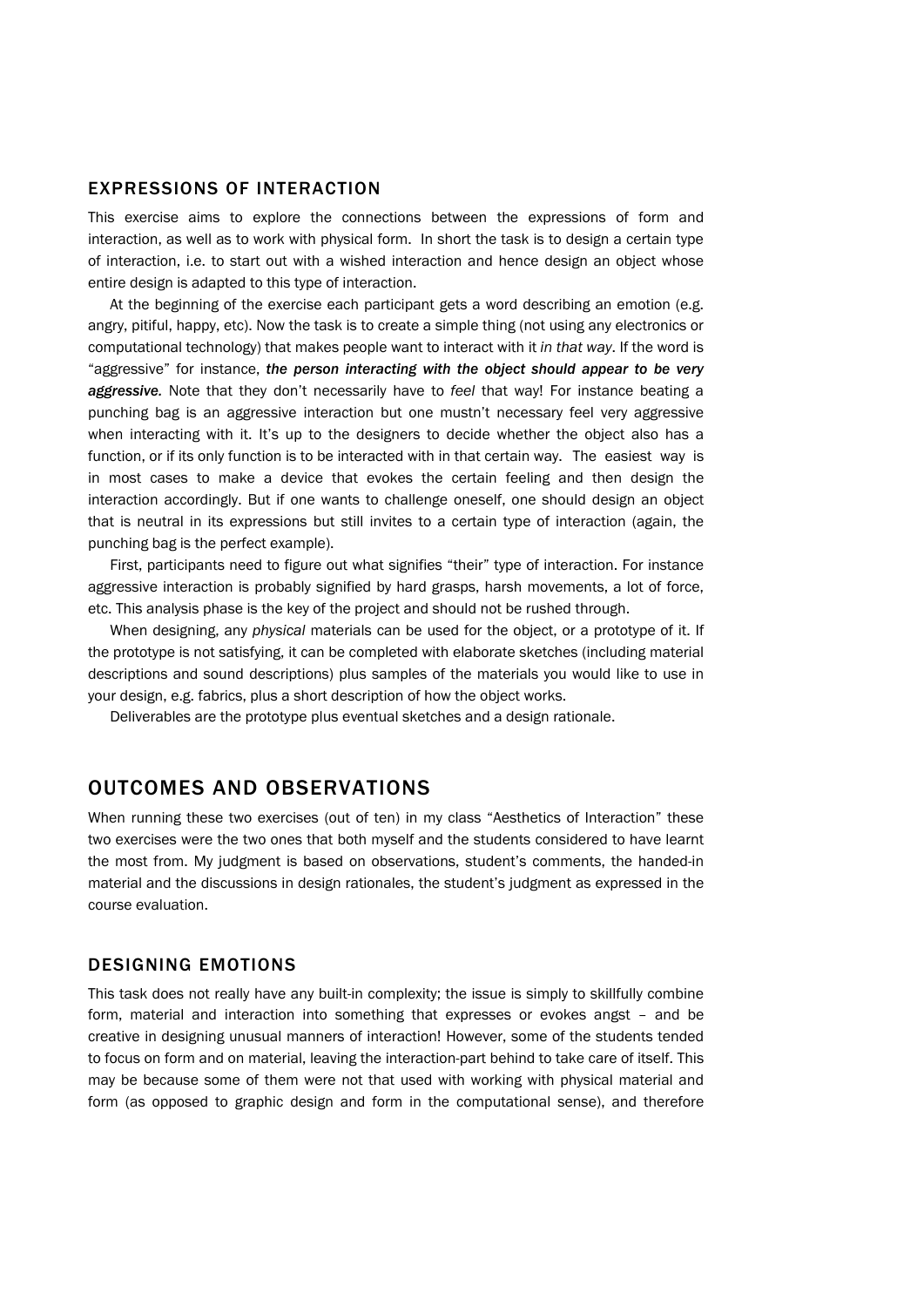focused on these a bit unfamiliar aspects. However the students got some supervision during the exercise, so this was corrected.

 On the upside, this exercise helped students focus on designing emotions with all possible tools; not only via visual impressions but also via sounds, sense, smell and movement. They also utilized feelings such as embarrassment, pity and claustrophobia. As for interaction, the ways to interact ranged from punishing users who too eagerly pressed the change-button, via making primal screams in a hollow pyramid, via filling in endless forms revealing lots of private information, via patting a machine until it stops crying, via hunting down angst-.ridden machines and force-feeding money into a scared-to-death machine. The latter example deserves to be described in detail.

#### THE MENTAL PATIENT ROBOT TICKET VENDING MACHINE (MPRTVM)

*This is a design by Olof Göranson, who decided to design an angst-riddenparking ticket machine residing in a multistory car park. As the name suggests, Olof got his inspiration from how a stereotypical mental patient behaves and interacts. The* 

*MPRTVM has only a few ways to interact, or be interacted with. Firstly it runs away from everything that moves (people, cars, or leaves blowing around…) – however not fast enough. It also tends to rock back and forth, preferrably in a corner. This produces a squeaking tormented sound coming from its rusty joints. If the MPRTVM is caught by soemeone who want to buy a ticket, it rocks even faster. In order to avoid being fed coins it rotates its head, and it will also spit them out unless one force-feeds it and holds one's hand in front of the input slot. The ticket emerges trough one of the eye-like openings. With its two arm-like shutters it hides its controlpanel where one can empty it or turn it off. Opening these is very hard; if the MPRTVM is fully charged several people are needed to overpower it.* 



*The mental Patient Robot Ticket Vending Machine Illustration by Olof Göranson.* 

The interaction inscribed in this artifact is non-usual and definitely not user-friendly, but still consistent with the general design idea and the task. All of the behaviors and interactions, together with the general look& feel of the robot, cooperate very well in expressing angst.

Interestingly, anthropomorphization was used in three of five cases of expressing angst, and worked well; there was a crying android-like machine (designed by Erik Fagerholt) that had to be comforted, and a delirious alcohol-junkie-like machine (designed by Matthias Klein) desperate for its next booze. As for the other four vending machines – which instead evoked angst – two of them used a hint of anthropomorphization (e.g. letting the shape of the machine vaguely mimic a superior person towering over the user). Here instead, angst was created by creating/evoking secondary feelings like intimidation, fear and uncertainty. In both cases students gave pretty much the same attention for form, material and expressions.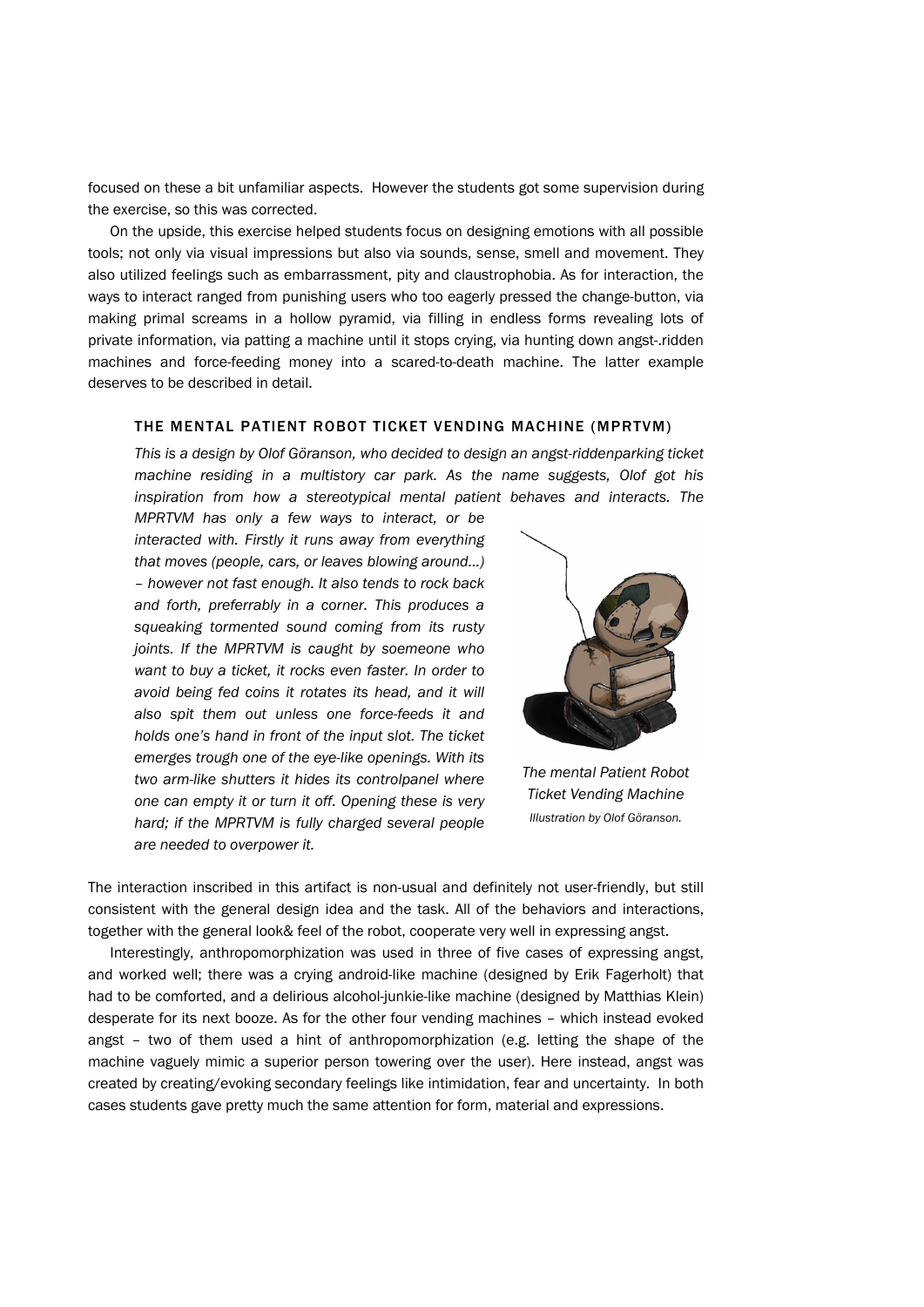Another observation in relation to the anthropomorphization was that during the feedback discussions we concluded that the anthropomorphic beings would probably also not only express but also evoke feelings when *interacting* with them. In the MPRTVM-case it could be angst and reluctance, since one has to force oneself upon this poor creature. As for the crying android it could be pity, and for the alcohol-junkie reluctance and disgust. Again, we see a coupling between interaction and emotion.

## EXPRESSIONS OF INTERACTION

This exercise is by far more complicated than *Designing Emotions*. Its difficulty lies in the fact that it focuses on the interaction *per se*, and not in the usual sense that it should be good/easy/obvious/well-designed and above all adapted to the function it invokes. Normally, interaction follows function (to paraphrase Mies van der Rohe!), but in this task interaction comes first and function – if any – follows it. This enforces an entirely new approach, where one has to direct one's attention to how interaction *expresses itself*. This may seem to be a pseudo task but – if designing something at, say, an amusement park or a museum, don't you want the users to appear as if they are enjoying themselves, not only by the feelings they express but by the way they interact with whatever you've designed? "*How does the wanted interaction appear*?" is the key question in this exercise, and the answer is by no means obvious. Naturally, the emotions the students got influenced the difficulty of the task. One student got the seemingly easy word playful, and spent at least two hours pondering over it. During supervision he said something like: *I can easily design something that can be played with, or that is playful in itself, but what does playfulness look like?* In my (limited) experience the words *annoyed* and *careful* were too easy whereas the words *playful, jealous* and *sad* were perceived as hard. The words *energetic, loving, shy, happy* and *hysteric* seemed to work.

#### EXAMPLES: SAD, PLAYFUL; CAREFUL AND ENERGETIC INTERACTION





*Sad interaction by Kalle Landin. The idea is that the sight of a wet, dirty, severely burned and mutilated toy would make the user associate to the toy's owner who has been killed in a fire.* 

*Photo: Sus Lundgren*

*Playful interaction by Olof Göranson. Basically this is a long string with a rubber ball on one end and a color to put around one's ankle in the other end. The idea is that the irregularly bouncing ball will invite playful interaction. Photo: Sus Lundgren*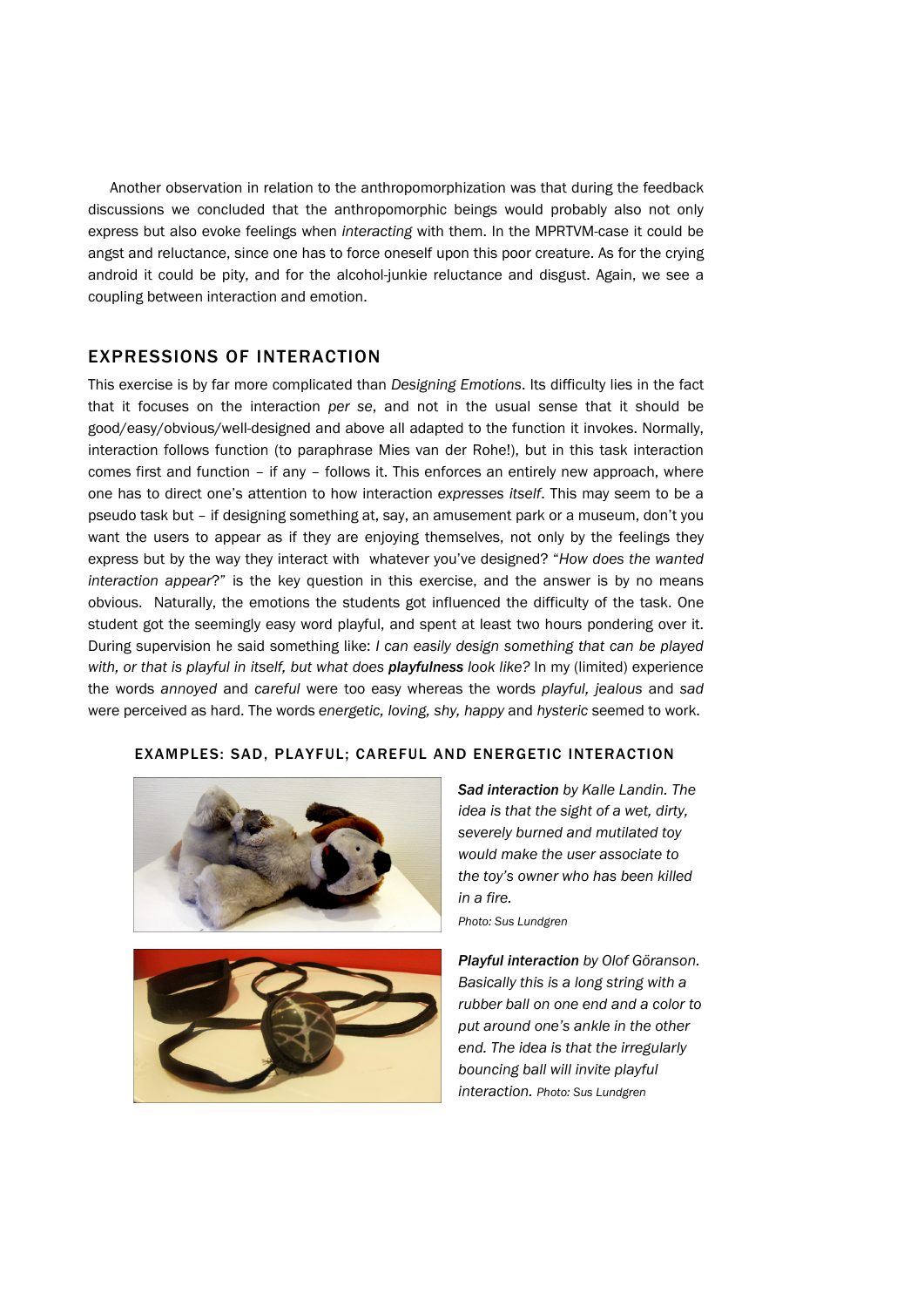



*Energetic interaction by Carla Saraiva. The jelly-filled jar also contains a bottleneck. The idea is that three bells hidden in the jelly should be transported through the bottleneck by vividly shaking the jar. Photo: Sus Lundgren*

*Careful interaction by MinJuan Wang. This is a very small device, and the idea is to thread the orange tube through the "wood" of wires to the goal without causing the bells to ring.* 

*Photo: Sus Lundgren*

There seemed to be two approaches to this task. Either, students aimed for an artifact that would express, or make people associate to the feeling, hoping that it would "spill over" to the interaction (e.g. the *sad interaction* plush dog) or a likewise cute little bird hoping to invoke *loving interaction*. Or, students challenged themselves by really looking at the activity of being careful, playful and energetic, and designed an artifact that invited such interaction. The latter is, I think, the most rewarding approach. But then again, this may depend on the emotion that you are aiming to express as interaction. The student who had gotten *loving* complained that he found it very hard to not make an artifact that, apart from invoking loving interaction, also expressed some kind of cuteness or loveliness.

Unlike other exercises this one was feedbacked partly via a guessing contest. The students got the correct words (not giving any words at all, i.e. letting them guess freely was too hard) and were to pair them with the correct artifact, but no one got more than four points out of ten. This highlights how hard the task is – even with given words it was hard to guess. Then again, part of the result was due to the fact that several words were somewhat alike, e.g., loving was embodied by a cute toy bird which was mistaken for playful etc. In addition not all prototypes were fully working, e.g. *hysteric* was a ball with tickling feathers which, if hugged to hard, would hurt the user with hidden needles and additionally would burst and spill disgusting goo. If implemented it would probably have worked very well! However guessing the correct word was not the focus of the task. Hence, the following discussion was very enlightening in the sense that students for once looked only at interaction manners and not at anything else, which was a very insightful experience. For example, students suggested which word they would have chosen if allowed to guess freely, and some of these suggestions were better than the original, e.g. the design for *careful* interaction rather invoked *concentrated* interaction.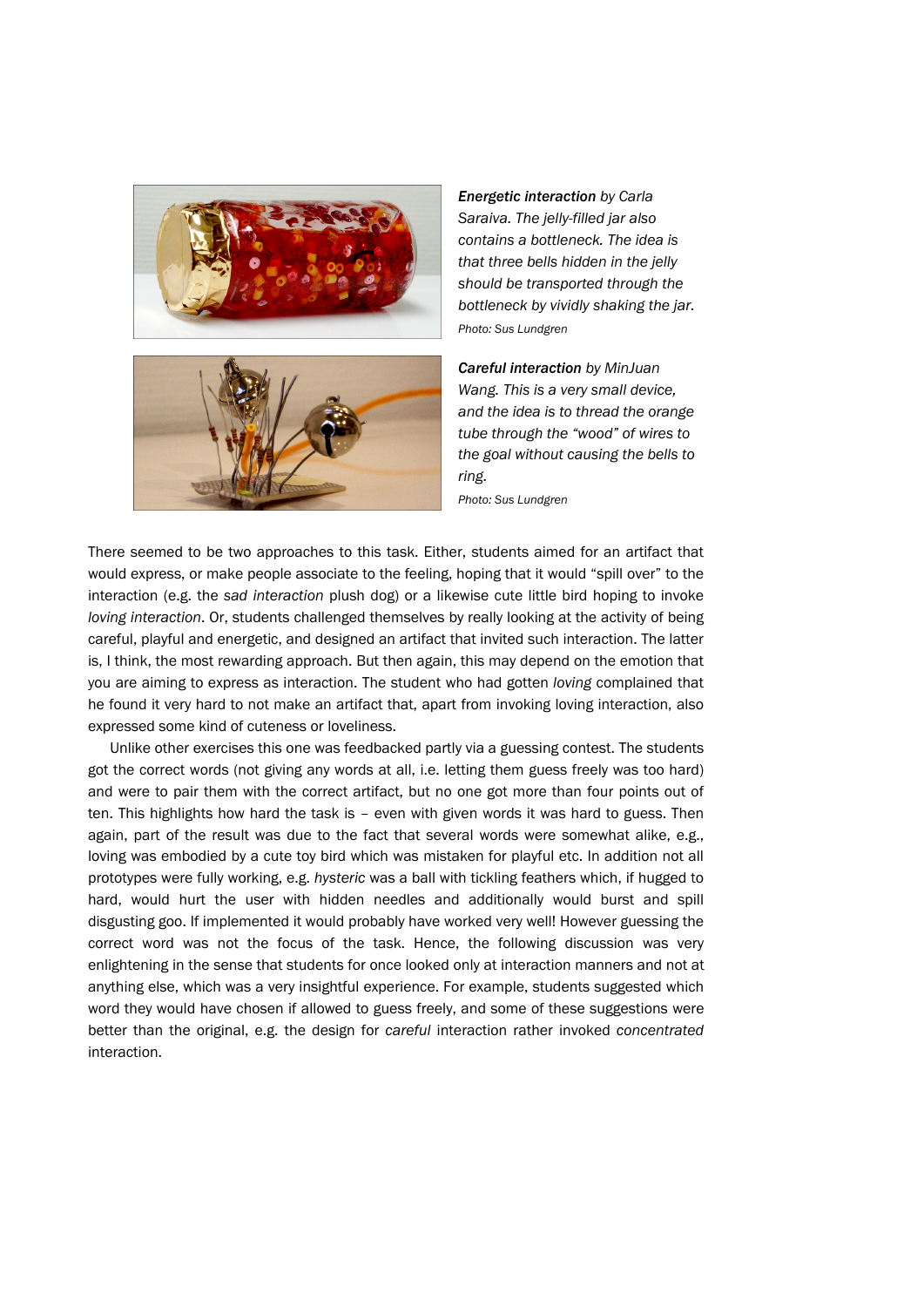## STUDENT'S COMMENTS

One of the last events in the course, was an oral presentation where students were asked to describe their most interesting design process(es). Here, one student, Magnus Lorentzon, spoke very vividly about his problems with the task of expressing angst. He had gotten stuck in a vision of the Brezhnev-version of the Soviet Union combined with the allseeing eye of Orwell's Big Brother as described in the novel *1984*, and he simply couldn't let go. He described it as being "*a painful struggling process*, *[…] didn't feel right at any point.*" Finally, he designed a very inquisitive and superintendent ticket machine, and as he described it, a few days later it struck him – he had designed suspiciousness, not angst! In his portfolio, he later included this suspicious vending machine and added a brilliant angst-evoking vending machine evolving around being naked, weighed and measured in a small semi-transparent booth whose door cannot be locked. To him, I think the task – after all the struggle – really highlighted the connections between interaction and emotion as well as the difference between how different emotions manifest themselves.

Another student, Kalle Landin, spoke of his adventures when trying to design sad interaction (the plush dog described earlier). Many of his initial ideas all evolved around death, like graves and funerals. He found that sadness was



*The suspicion-expressing Big Brother parking ticket vending machine.* 



 *The angst-evoking Spa Ticket Vending Machine (Illustrations by Magus Lorentzon)*

easy to express in an artifact, but not as interaction, partly because it manifests itself in different ways. However an idea struck him in the middle of the night: *"I was going to mutilate and burn a teddy bear!"* Although the damaged toy in itself is a sad creature the idea was to make users think of its burnt to death owner which would hopefully inspire some ad interaction. He then very vividly described the process during which he tried to make his plush dog appear as pitiful as possible – which included setting it on fire outside the school building! To him, I think the task showed the close connection between expressions and how they affect interaction, but it also made him think a lot of interaction per se, since "his" emotion, sadness, was not so easy to transfer to designed interaction.

The students were also asked to comment on the exercises afterwards, and some of the comments on the angst-exercise were:

*I liked to approach the design by defining colours, natural phenomenons, tools etc. which would be connected to "angst". This strategy seems to be useful, if one wants to express specific emotions with a design object.* 

*"Designing the environment (the context) can sometimes be even more important than the actual object/subject being designed"*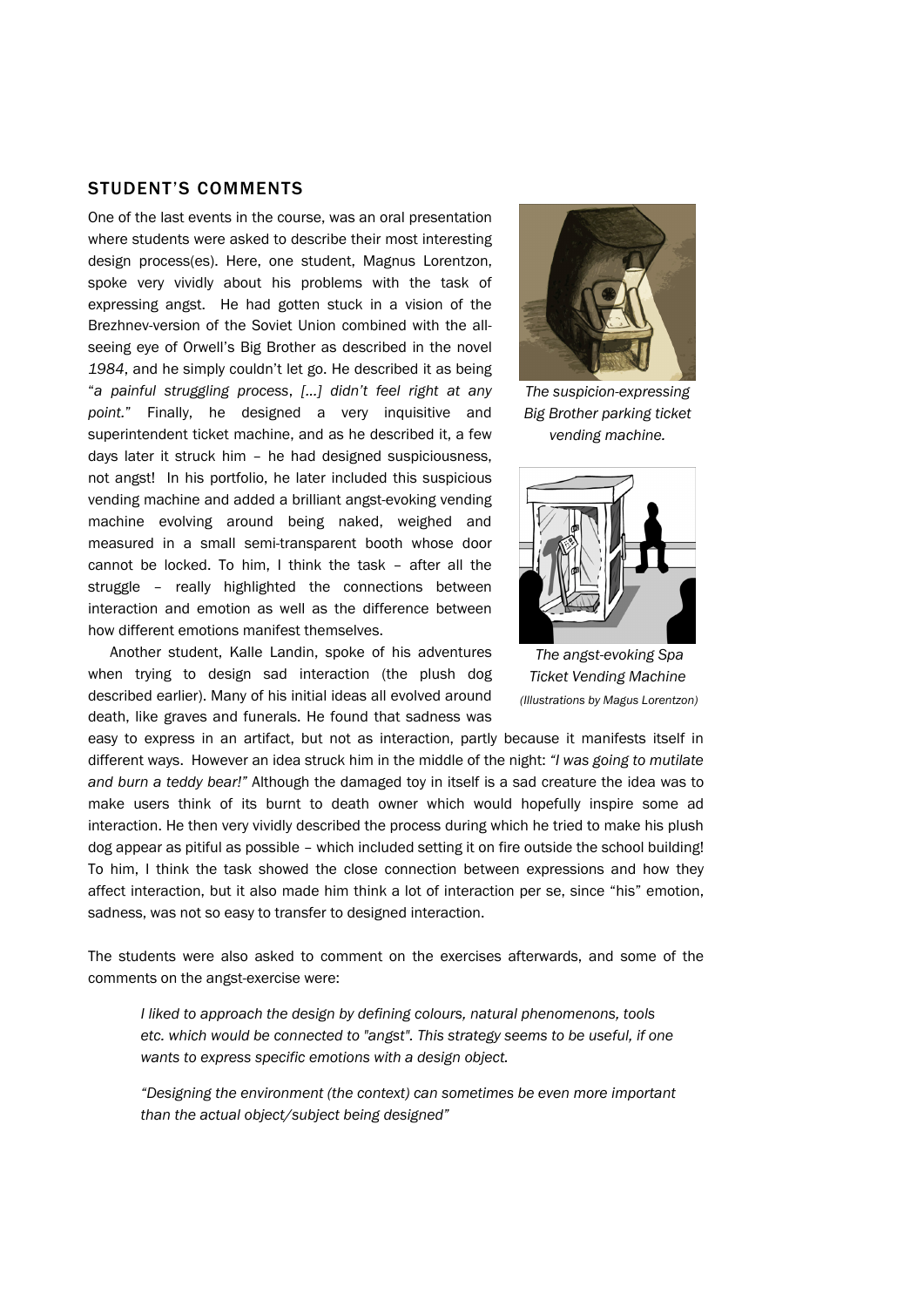Comments on the interaction-exercise were for instance:

*The exercise clarified how hard it can be to design a specific way of interacting, but it also made me think of how important it is that an interaction designer*  thinks of the consequences a design will have for the way we will interact with it

*I learned to think about expressions of interactions themselves.* 

*I have problems designing an interaction that expresses a feeling. The more I think of it, the more I get confused. Whatever I come up with is the device itself expressing the feeling (annoyed in my case) through the way it offers interaction with it to the user. [...] The thing is, Interaction is not a physical object, so you cannot directly express a feeling by it, but instead, you can design the device being interacted with in a way that offers a certain type of interaction and hence communicates a feeling in that way.* 

The last quote clearly shows how some students had issues with separating the interaction per se and the expressions of the artifact meant to interact with, then again this can be related to the emotion one is working with.

## REFLECTIONS

I have of course not solved the Catch-22 of separating interaction from the artifact – both of the exercises presented results in the form of artifacts. However I think that both exercises at least do put focus on interaction first and foremost. Although I am rather pleased with the outcome of the exercises I think they can be improved. I will probably change *Designing Emotions* the next time I runt it. Despite my intention, the version presented above had some students getting caught in the catch. Therefore, I will put the focus even more on interaction, making it the main point of the issue as opposed to now, when interaction, form and material were equally important. Ways to manage this is probably to reformulate the task. The questions in the Chinese Portrait could be rewritten, including movement and sport and leaving out color and material. And, more importantly, the task should ask which types of interaction makes a person feel angst? This would encourage participants to explore more non-usual types of interaction, like being naked etc. With this as a starting point, the rest of the vending machine should be designed, i.e. with the interaction as starting point. With this approach it is probably meaningful to only design vending machines that evoke angst, since the next exercise deals with expressing an emotion through interaction. A side note on the choice of angst as being the emotion; I've run this exercise in several incarnations throughout the years, and I have found that angst is a very good emotion to work with, probably because it is a very strong and complex feeling that is closely related to many other feelings; fear, anger, intimidation, frustration, helplessness etc. This seems to be inspiring.

As for *Expressions of Interaction*, it worked very well, but the words/emotions used must be chosen with care. Also perhaps it could be interesting to just present a list and let the participants choose which ever word they want. If several participants pick the same emotion